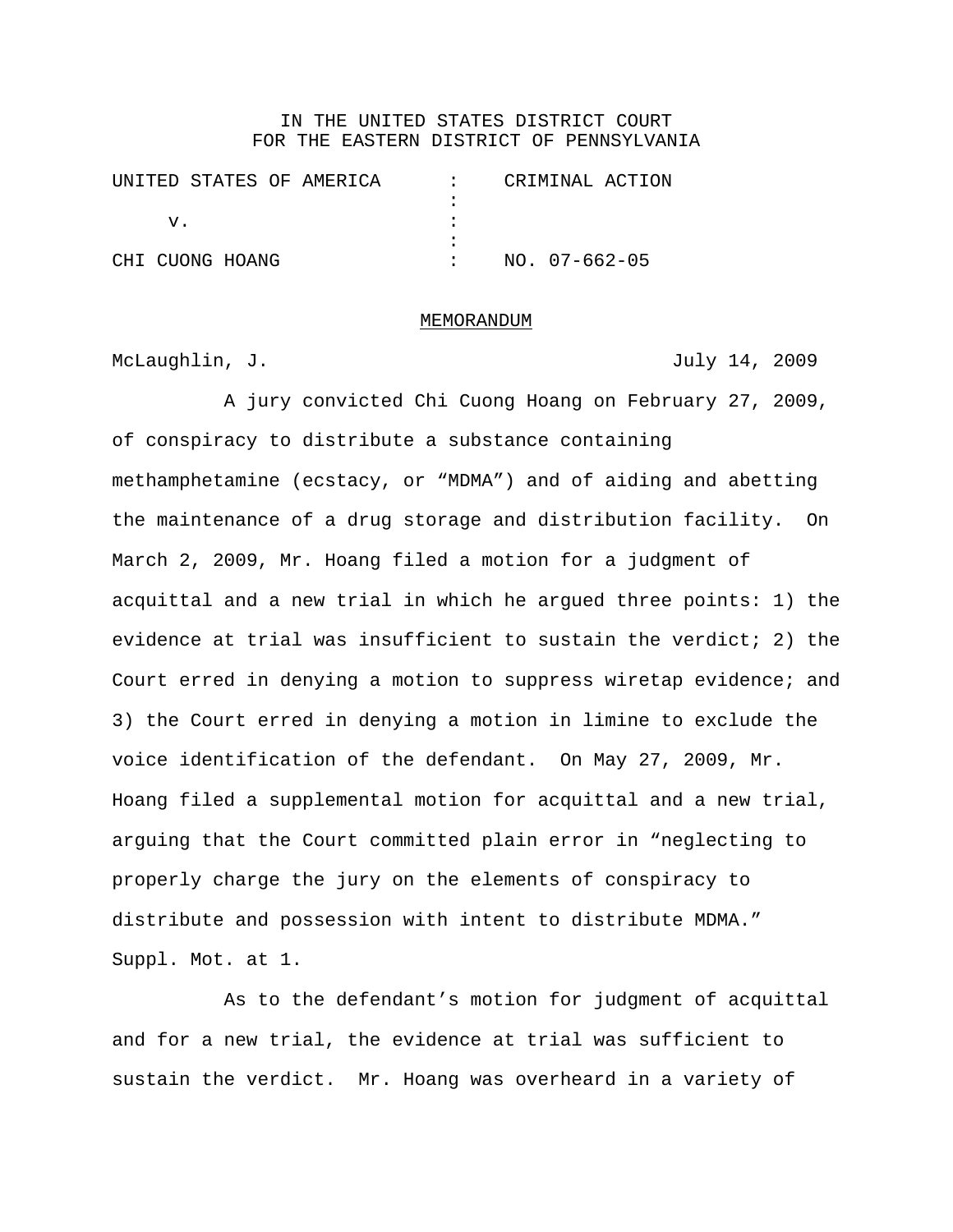telephone calls that the jury could have understood as discussions of drugs and drug related events. The jury also watched corroborating video surveillance and listened to the testimony of the government's corroborating witnesses. Nor has the defendant made any new arguments relating to his motion to suppress wiretap evidence or his motion in limine to exclude the voice identification of the defendant. The Court incorporates its earlier decisions on those two motions herein. For these reasons, the Court will deny the defendant's motion for judgment of acquittal and for a new trial.

The defendant's supplemental motion focuses on the Court's instructions with respect to the definition of "distribution of MDMA" and "possession with intent to distribute MDMA." The defendant argues that a review of the jury charge on the offense of conspiracy reveals that the Court charged the jury only on the agreement element of conspiracy, but not on the elements of distribution or possession with intent to distribute, at least with respect to MDMA. The defendant states that the Court did charge the jury on the offense of possession with intent to distribute marijuana and aiding and abetting the possession with intent to distribute marijuana, but he argues that this charge did not apply to the charges concerning the defendant and MDMA. "Although the Court defined these elements in the context of the substantive offense of possession with

 $-2-$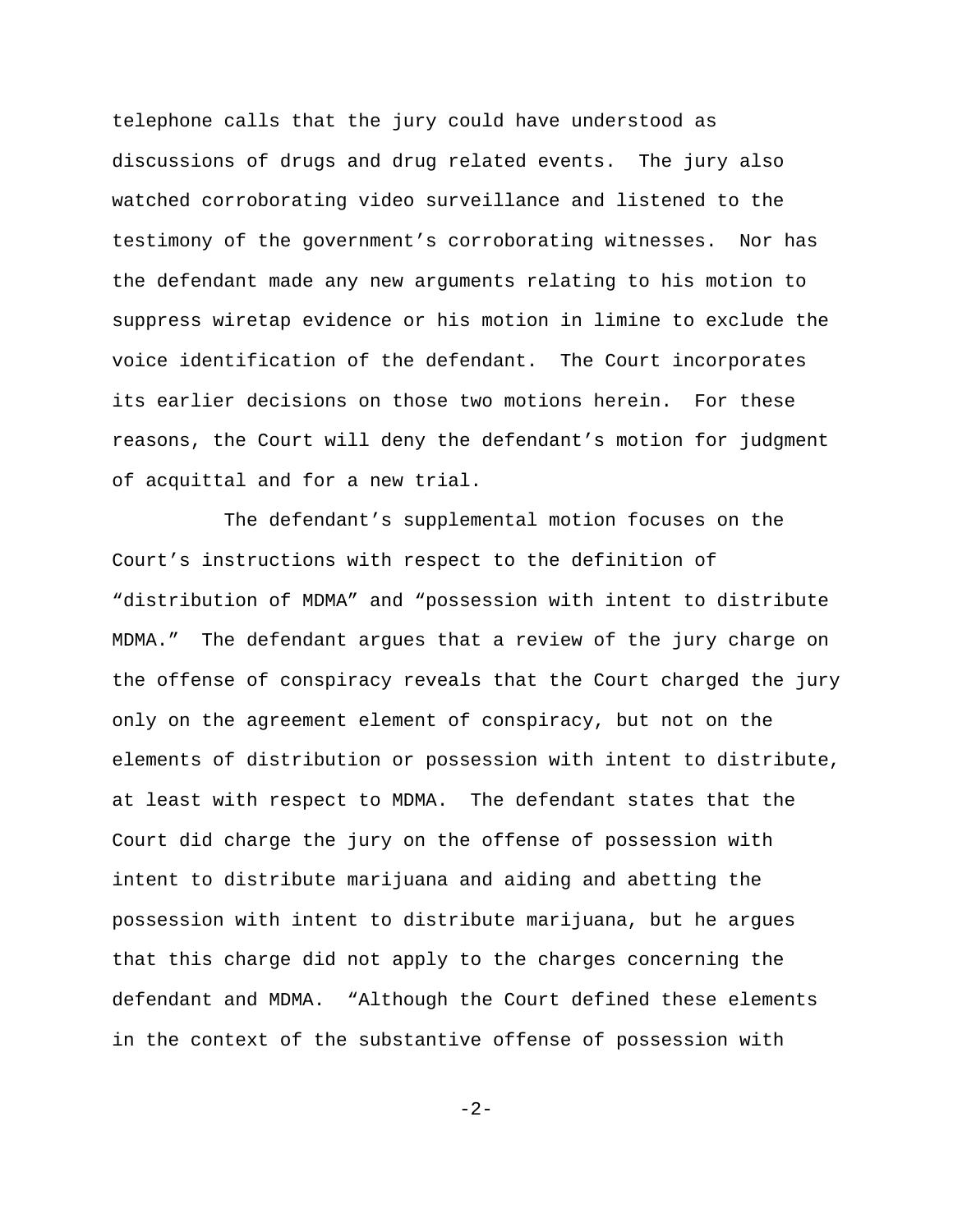intent to distribute marijuana, the jury could not be expected to assume that these elements likewise applied to a conspiracy to distribute and posses with intent to distribute MDMA." Id. at 7.

## I. The Court's Instructions

The Court charged the jury with the following instructions regarding the charge of conspiracy and of distributing or possessing with intent to distribute controlled substances:

> The government has charged four defendants, Chi Cuong Hoang, Ha Ngo, Sy Do and Nam Ly, with six charges. Each defendant is charged with conspiracy. Chi Cuong Hoang is charged with using and maintaining a residence for the purpose of distributing MDMA. . . .

The government charges that from on or about a date unknown, but beginning at least as early as on or about January 18, 2007, to on or about September 26, 2007, in Philadelphia, in the Eastern District of Pennsylvania and elsewhere, Chi Cuong Hoang agreed or conspired with one or more other persons to knowingly and intentionally distribute and possess with the intent to distribute MDMA and a mixture and substance containing a detectable amount of methamphetamine. . . .

It is a federal offense for two or more persons to conspire to commit any offense against the United States, even if they never actually achieve their objective. A conspiracy is a kind of criminal partnership. In order for you to find a defendant guilty of conspiracy, you must find that the government proved beyond a reasonable doubt each of the following two elements: First, that two or more people agreed to distribute and to possess with the intent to distribute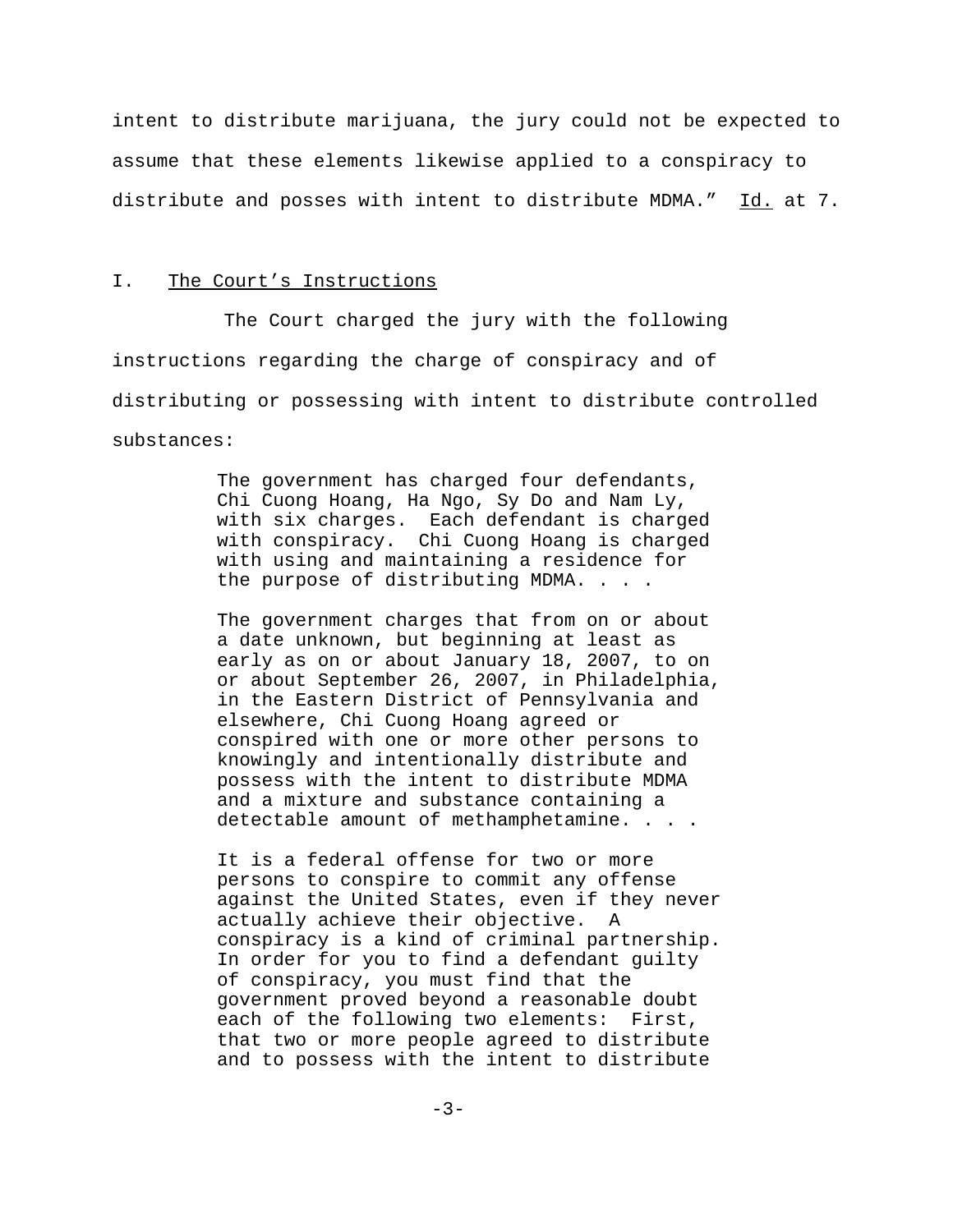MDMA and methamphetamine, or marijuana; and, second, that the defendant joined the agreement or conspiracy knowing of its objectives to distribute and to possess with the intent to distribute MDMA and methamphetamine, or marijuana. . . .

The government must prove that at least two people knowingly and deliberately arrived at an agreement or understanding that they, and perhaps others, would, one, distribute and possess with the intent to distribute MDMA and a mixture or substance containing a detectible amount of methamphetamine, in the case of Mr. Chi Cuong Hoang.

# N/T 2/24/09 at 206-08.

The Court then proceeded to charge the jury with a definition of conspiracy. Following that instruction, the Court turned to the charge of possession with the intent to distribute marijuana with which certain of Mr. Hoang's co-defendants were charged. In that context the Court provided the elements of the offense of possession with intent to distribute:

> First, that on or about September 25, 2007, the defendant you are considering possessed a mixture or substance containing a controlled substance. Second, that the defendant you are considering possessed the controlled substance knowingly or intentionally. Third, that the defendant you are considering intended to distribute the controlled substance. And, fourth, that the controlled substance was marijuana. . . .

The Government does not have to prove that the defendant you are considering physically held the controlled substance. That is, had actual, possession of it. As long as the controlled substance was within the control of the defendant you are considering, he possessed it. . . .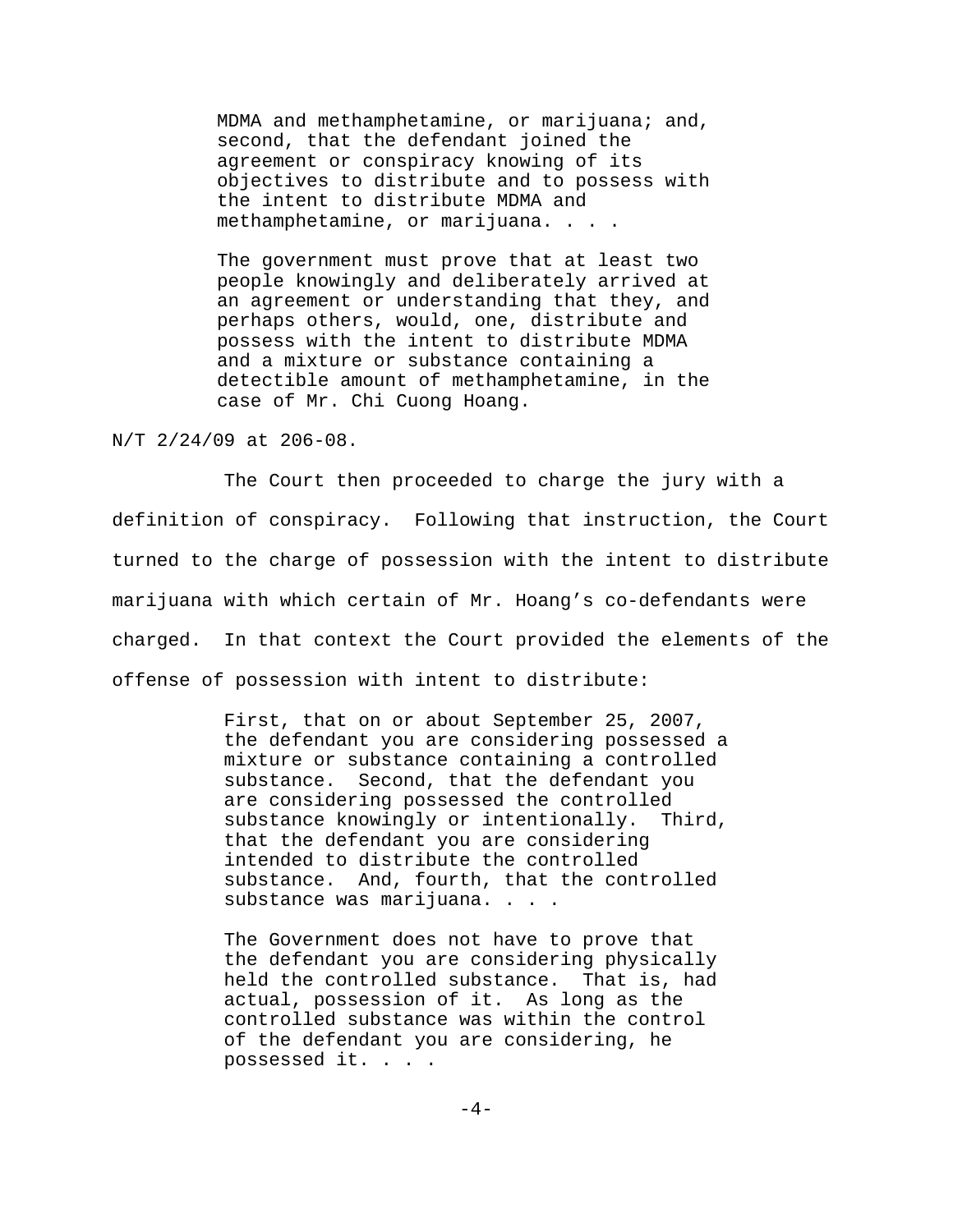What does the word distribute mean, in this legal context? Distribute, as used in the offenses charged, means deliver or transfer possession or control of a controlled substance from one person to another. Distribute includes the sale of a controlled substance by one person to another, but does not require a sale. Distribute also includes a delivery or a transfer without any financial compensation, such as a gift or trade.

Now' you're instructed that, as a matter or law, marijuana is a controlled substance. That is, it is a kind of prohibited drug. It is solely for you, however, to decide whether the government has proved beyond a reasonable doubt that Mr. Ha Ngo or Mr. Sy Do possessed with the intent to distribute marijuana.

I'm now going to talk about a definition of knowingly or intentionally. Which was part of one of the elements that I just referred to. To act knowingly, as used in the offense charged, means that the defendant you are considering was conscious and aware that he was engaged in the act charged, and knew of the surrounding facts and circumstances that make out the offense. Knowingly does not require that the defendant you are considering knew that the acts charged and surrounding facts amounted to an offense.

To act intentionally, as used in the offense charged, means to act deliberately and not by accident. Intentionally does not require that the defendant you are considering intended to violate the law.

The phrase knowingly and intentionally, as used in the offense charged, requires the Government to prove beyond a reasonable doubt that the defendant you are considering knew that what he possessed with intent to distribute was a controlled substance..

Id. at 213-16.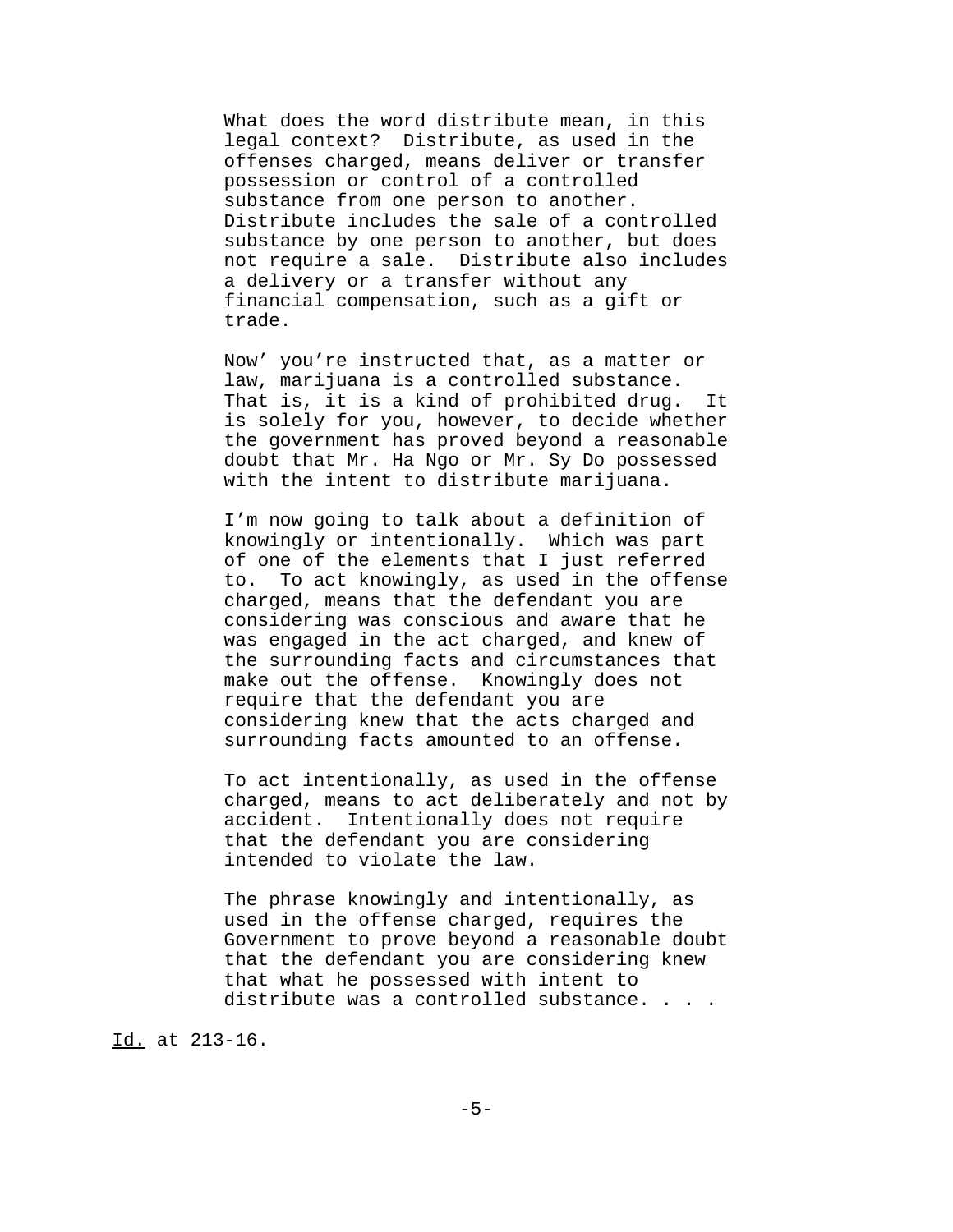Finally, the verdict form provided to the jury at the conclusion of trial read as follows:

1. On the charge of conspiracy to distribute and possess with the intent to distribute MDMA and methamphetamine, we, the jury, unanimously find Chi Cuong Hoang:

Guilty **Not Guilty** Not Guilty

If you found Chi Cuong Hoang guilty of conspiracy to distribute and possess with the intent to distribute MDMA and methamphetamine, then you must answer Interrogatory 1(a).

Interrogatory 1(a): How much of a substance containing methamphetamine do you unanimously agree was the object of the conspiracy?

500 grams or more

50 grams or more

Some amount less than 50 grams

Jury Verdict Form (Docket No. 299).

The jury answered "guilty" as to the first charge. It also found that the object of the conspiracy was "500 grams or more" of a substance containing methamphetamine, as stated in the first interrogatory. Id.

II. Analysis

The defendant did not object to the Court's instructions at trial and so the alleged error is subject to a "plain error" analysis. Fed. R. Crim. Pro. 52(b); United States

-6-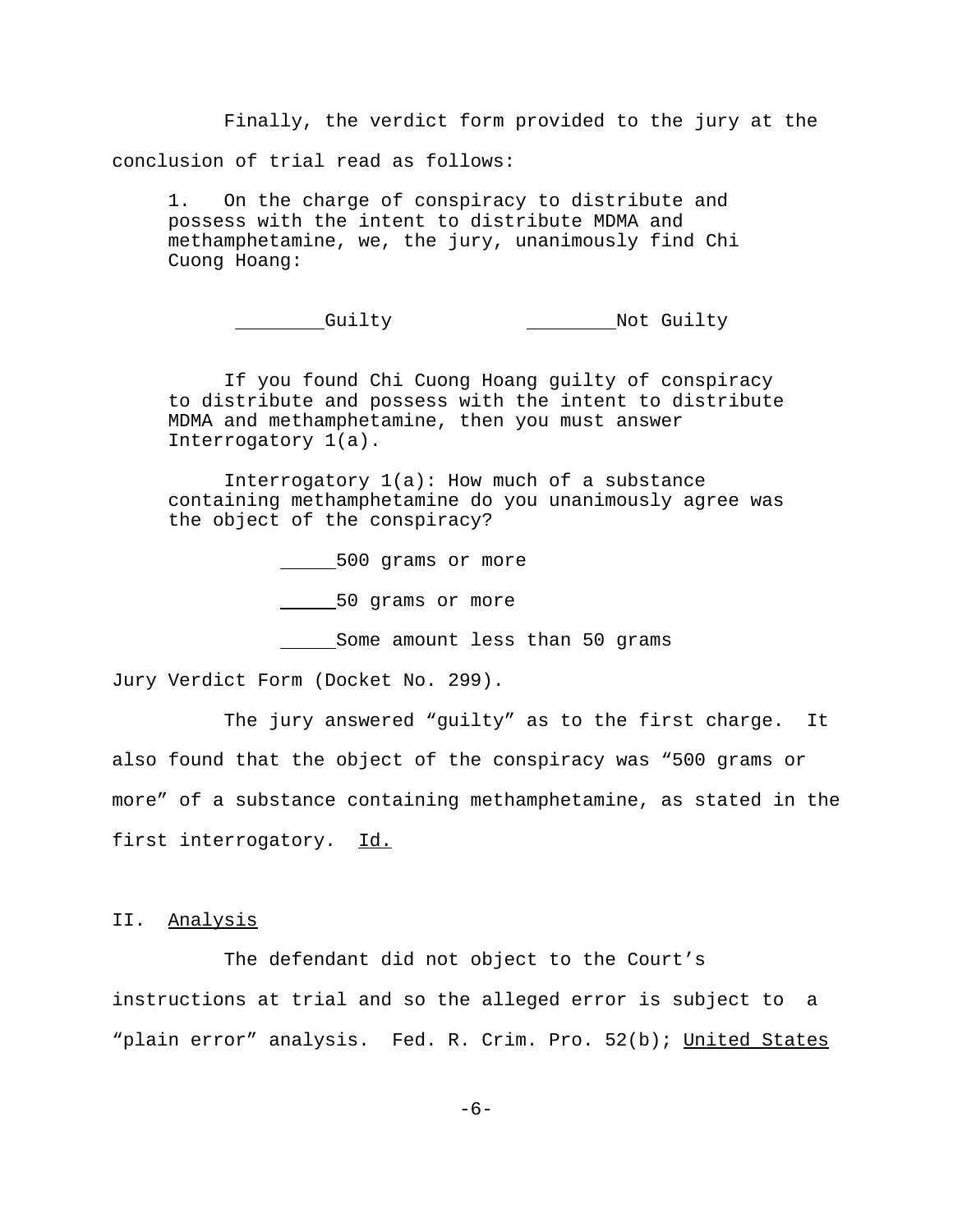v. Dobson, 419 F.3d 231, 236 (3d Cir. 2005). Plain error exists if the Court determines that there was 1) an error, 2) that was "plain," and 3) the error affected substantial rights. See Id. In this case, the Court finds that, even if the jury charge constituted plain error, any such error did not affect the defendant's substantial rights.

In the instructions, the Court provided the elements for the charge of conspiracy to distribute and possess with intent to distribute MDMA. Specifically, the Court charged the jury with the four elements of the conspiracy charge against Mr. Hoang, stating that he and at least one other person agreed to "distribute and possess with the intent to distribute MDMA . . . , in the case of Mr. Chi Cuong Hoang." Id. at 208:16-21. The Court then provided the definitions of "distribute," "possession," and "knowingly and intentionally." Id. at 213-16.

These instructions applied equally to the charges of distribution and possession with intent to distribute both MDMA and marijuana. The error that the defendant attributes to the Court's instructions is that the jury was not charged as to the applicability of those instructions and definitions to MDMA. The defendant is correct that the instructions on the substantive charges of distribution and possession with intent to distribute came in the section of the instructions that discussed marijuana offenses. However, with one exception, each substantive

-7-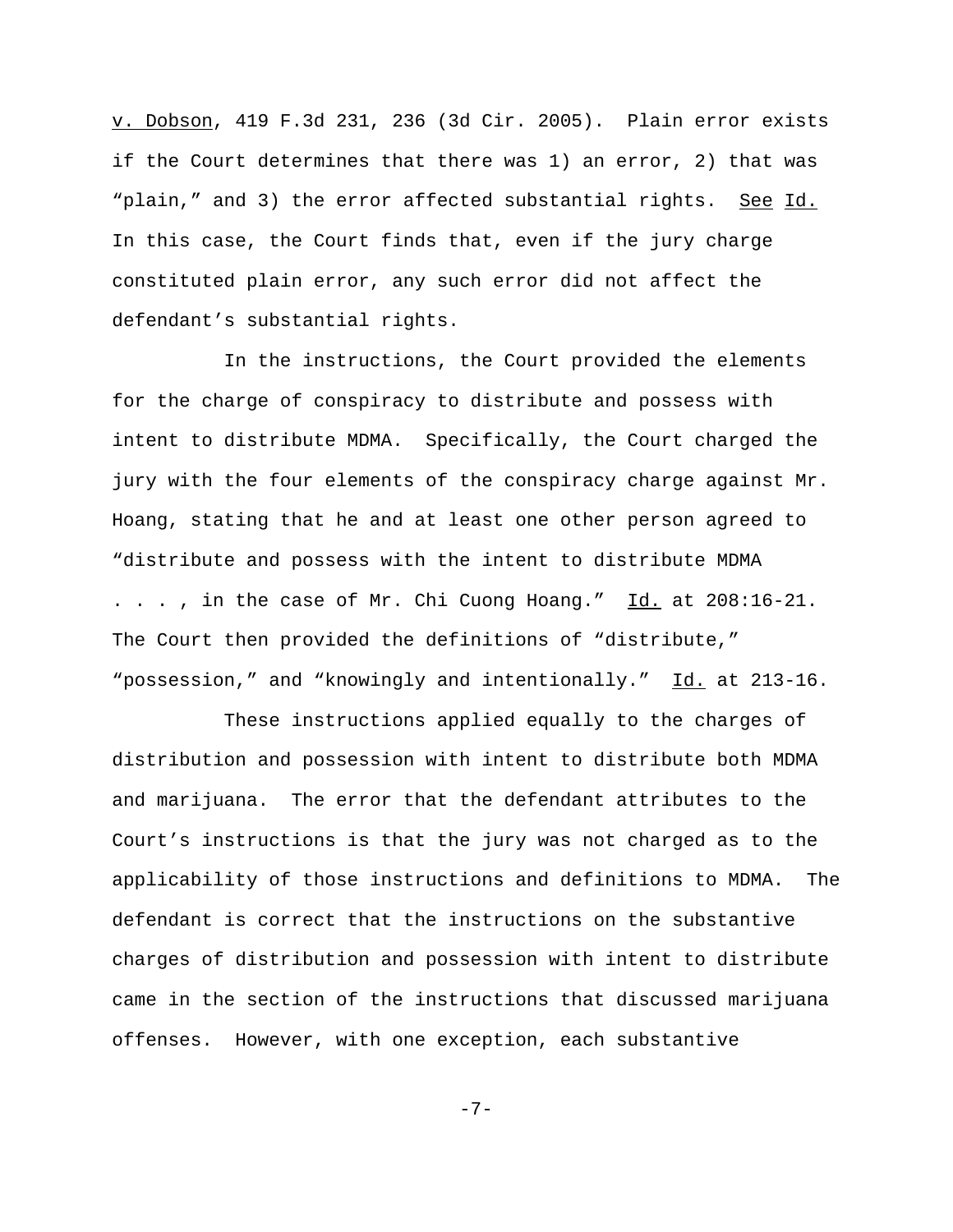instruction was phrased without reference to a particular drug, referring instead to "controlled substances" and "the defendant you are considering." The exception is that the Court specifically charged the jury that "as a matter or law, marijuana is a controlled substance," Id. 215:14-16, but did not include a similar instruction regarding MDMA.

Assuming that this discrepancy is an error and assuming that the error is "plain," the Court finds that the omission could not have affected the substantial rights of the defendant. First, each required element of the charge for conspiracy to distribute or possess with the intent to distribute a controlled substance was charged to the jury, with the single exception of a specific charge that MDMA is a controlled substance. However, because MDMA, as a substance containing methamphetamine, is a controlled substance as a matter of law, the defendant's rights could not be affected so long as the jury actually found that he was a member of a conspiracy to distribute or possess with the intent to distribute MDMA. The Court did instruct the jury that they were obligated to find that Mr. Hoang had trafficked specifically in MDMA. "The government must prove that [at least two people agreed to] distribute and possess with the intent to distribute MDMA and a mixture or substance containing a detectible amount of methamphetamine, in the case of Mr. Chi Cuong Hoang." Id. at 208. Moreover, the verdict form

-8-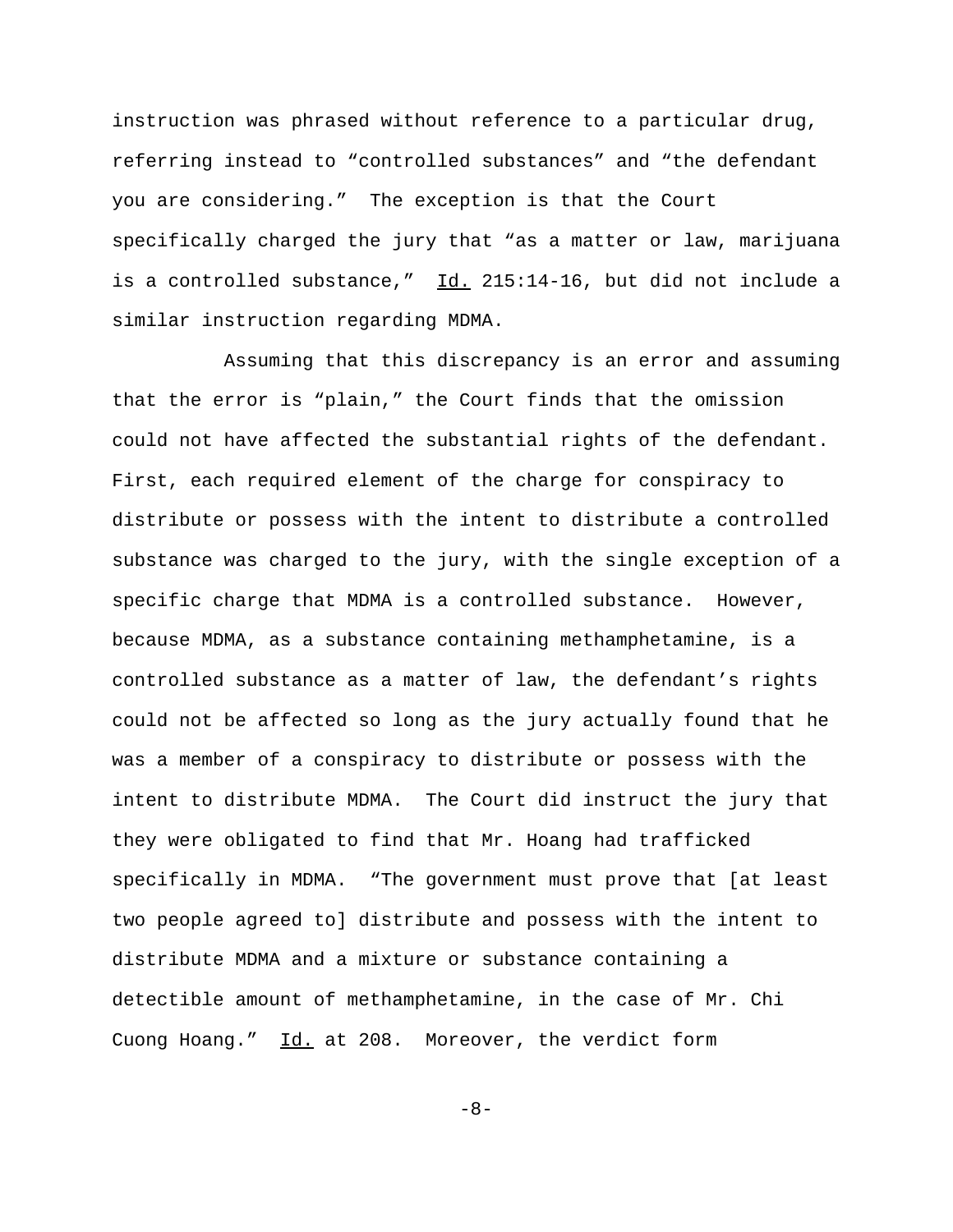demonstrates that the jury found that the elements of the conspiracy charge against Mr. Hoang related specifically to "a substance containing methamphetamine."

The instructions as a whole covered the entirety of the charges against Mr. Hoang, and the jury's verdict form removes any doubt that Mr. Hoang was convicted for conspiracy to distribute or possess with the intent to distribute MDMA. For these reasons, the Court finds that the defendant has failed to carry his burden of demonstrating a reasonable likelihood that the jury instructions prejudiced his substantial rights. Dobson, 419 F.3d at 240. The Court has no doubt that the jury based its conviction of Mr. Hoang on the application of its instructions to Mr. Hoang's MDMA-related activities. The defendant's supplemental motion is denied.

An appropriate order shall follow separately.